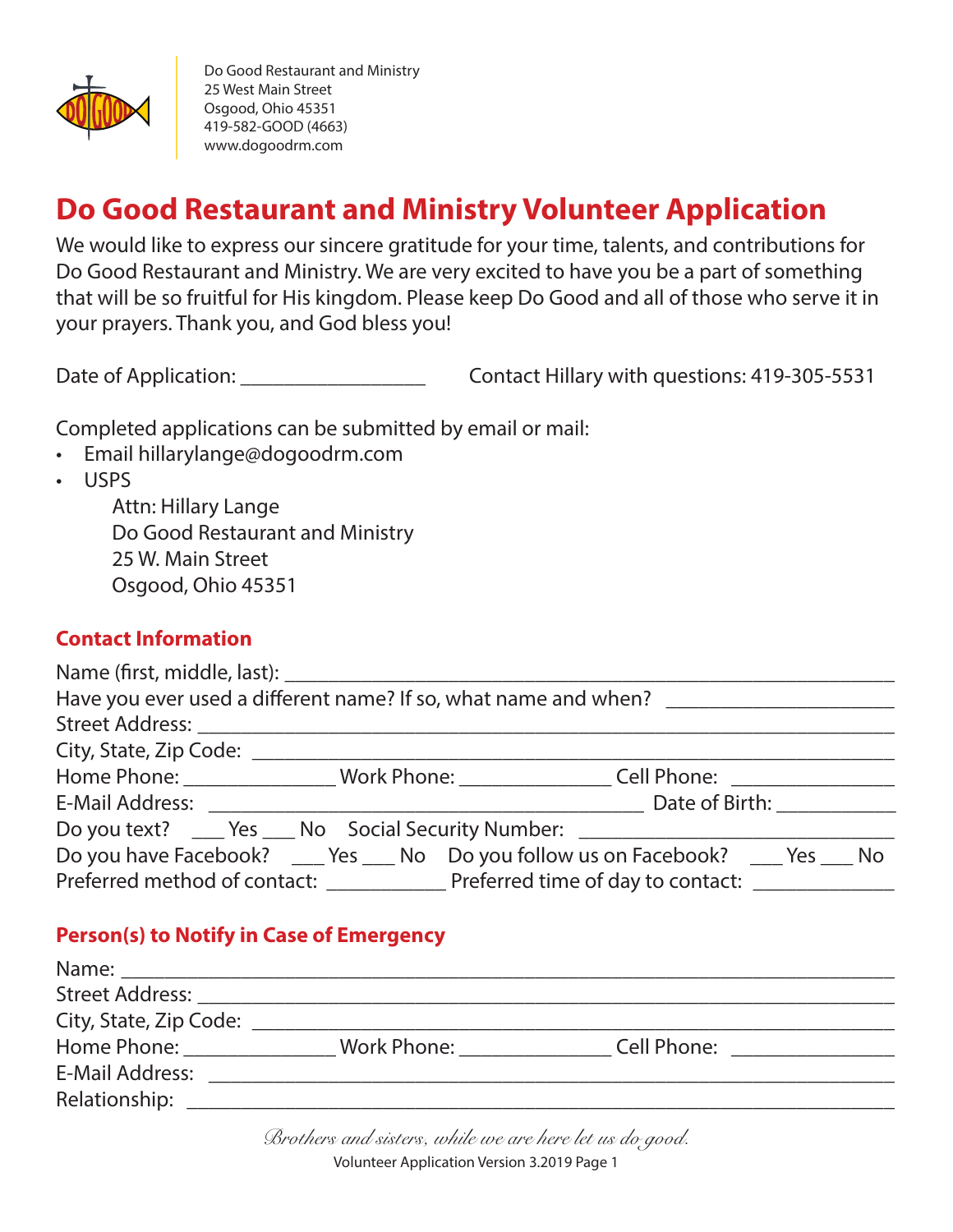

|                                   | Home Phone: ________________Work Phone: ___________________Cell Phone: __________ |  |
|-----------------------------------|-----------------------------------------------------------------------------------|--|
|                                   |                                                                                   |  |
|                                   |                                                                                   |  |
|                                   |                                                                                   |  |
|                                   |                                                                                   |  |
|                                   |                                                                                   |  |
| Telephone Number: _______________ |                                                                                   |  |

# **Availability**

- Please provide your availability for the time slots below for the next few months. Before the next schedule is created, we will ask for your new availability for the next few months.
- We would like a commitment of no less than 3 hours per shift to keep a consistent and steady flow for the restaurant.
- We will not schedule you for all the available hours you list—only the total hours you are offering to volunteer. This just allows us flexibility in filling the shifts.
- If you cannot work an assigned shift, please first try to fill the opening yourself by calling someone on the list that will be provided. If you cannot get a sub, please contact Hillary.

When are you available for volunteer assignments? (minimum 3 hours per shift)

- $\frac{1}{\sqrt{2}}$ :  $\frac{1}{\sqrt{2}}$  am/pm to  $\frac{1}{\sqrt{2}}$ :  $\frac{1}{\sqrt{2}}$  am/pm Monday
- \_\_\_\_ :\_\_\_\_\_\_ am/pm to \_\_\_\_ :\_\_\_\_\_\_ am/pm Tuesday

 $\frac{1}{\sqrt{2}}$ : am/pm to  $\frac{1}{\sqrt{2}}$  am/pm Wednesday

- $\underline{\hspace{1cm}}$ :  $\underline{\hspace{1cm}}$  am/pm to  $\underline{\hspace{1cm}}$ :  $\underline{\hspace{1cm}}$  am/pm Thursday
- $\frac{1}{2}$ : \_\_\_\_\_ am/pm to \_\_\_: \_\_\_\_ am/pm Friday
- $\frac{1}{1}$ : am/pm to  $\frac{1}{1}$ : am/pm Saturday

What are the number of hours that you are available to volunteer each week?

 $\_\_$  As needed •  $1-5$ •  $\_\_$  5-10  $\cdot$  10-15  $\frac{15-20}{2}$  $\cdot$  20-25  $- 25 - 30$  $-30+$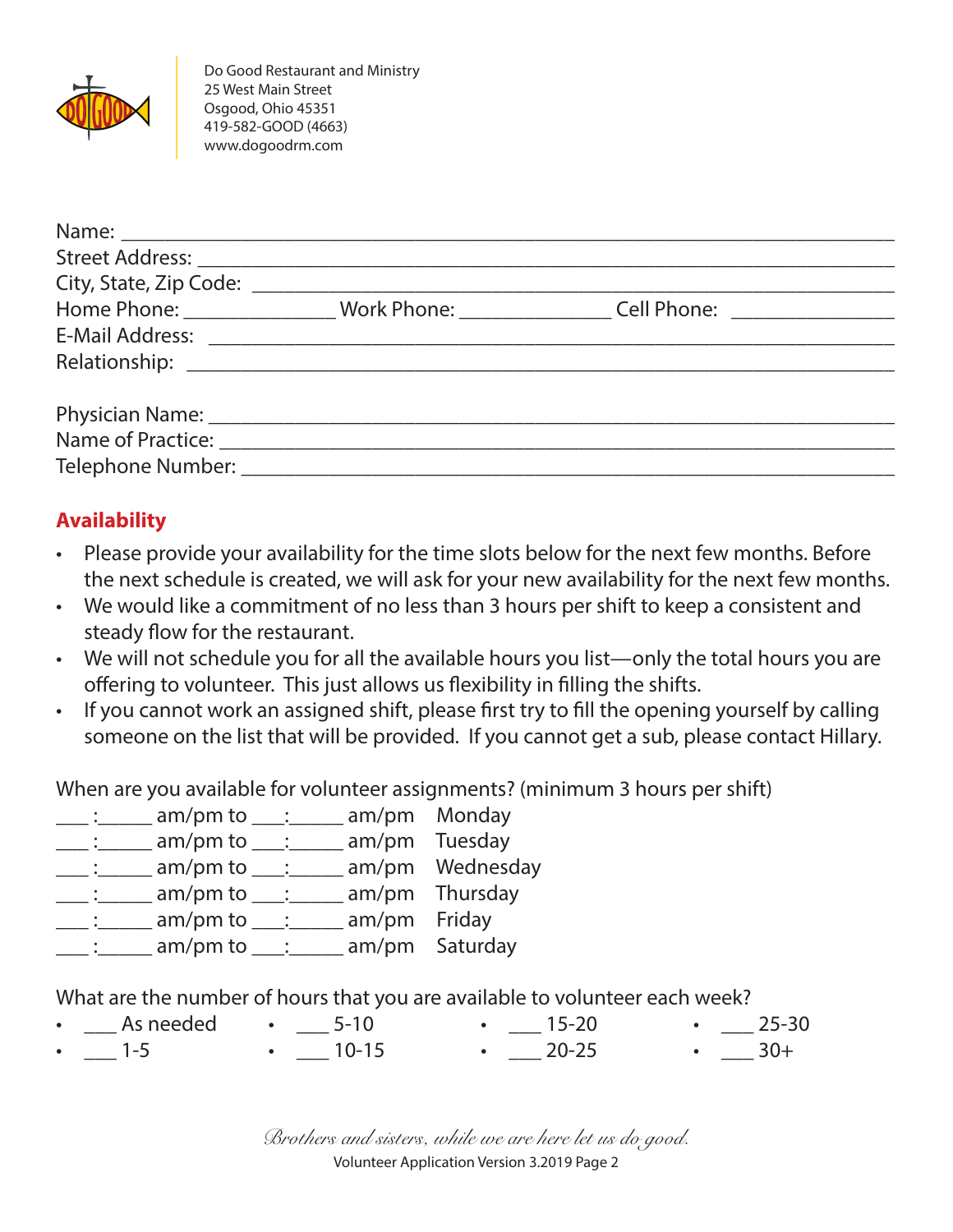

#### **Interests for Volunteering**

In which areas are you best suited to volunteer? Please note that we hope to cross-train you in several areas to broaden your skills and to help cover other areas in need. Also, we will be training you to meet code, regulation, and company values.

| <b>Restaurant</b>            | <b>Ministry</b>                               |
|------------------------------|-----------------------------------------------|
| Line Cook                    | <b>Baby Ministry</b>                          |
| Deli                         | <b>Bible Studies</b>                          |
| Prep                         | ___ Exercise Ministry                         |
| Expeditor                    | <b>Health and Wellness Clinic</b>             |
| Runner                       | <b>Honor Meals</b>                            |
| Dishwasher                   | Tutoring Ministry                             |
| ___ Building Maintenance     |                                               |
| ___ Housekeeping             | In the future, would you be interested in a   |
| __ Laundry Room              | paid position?                                |
| ___ Supervisor               | Yes, part time                                |
| Hostess                      | Yes, full time                                |
| Server                       | No.                                           |
| <b>Busser</b>                | What areas of the restaurant and/or ministry? |
| Bartender                    |                                               |
| Ground Maintenance           |                                               |
| ___ Office Help              |                                               |
| ___ Art, Design, Photography |                                               |
| $\_$ Other: $\_$             |                                               |

# **Certifications**

Everyone will be given the opportunity to become CPR certified at no charge. Do you have a valid certification for:

- 1. CPR \_\_\_ Yes \_\_\_ No
- 2. First Aid \_\_\_ Yes \_\_\_ No
- 3. Pediatric \_\_\_ Yes \_\_\_ No
- 4. Lifeguard \_\_\_ Yes \_\_\_ No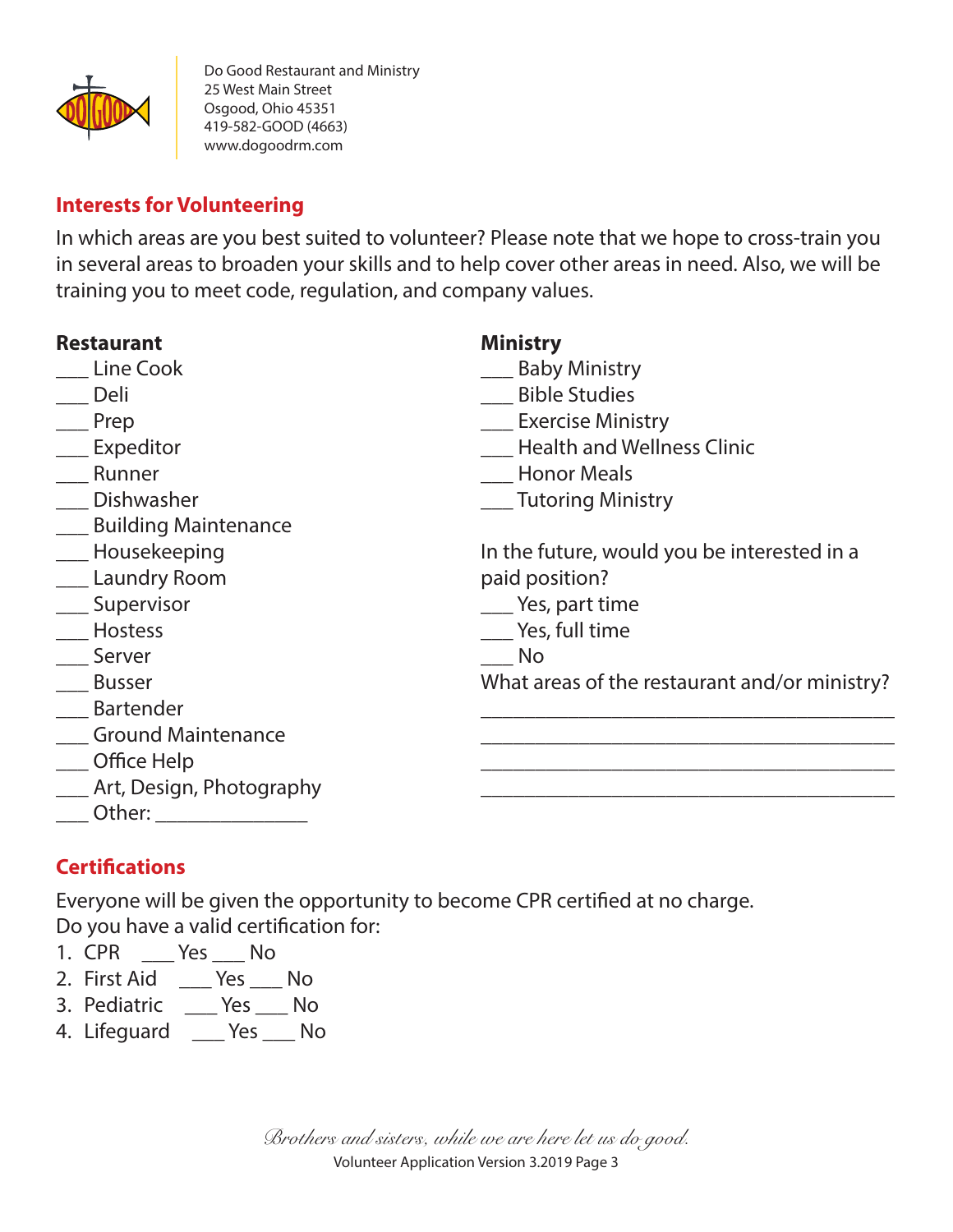

#### **When Driving Is Required**

| Do you have your own transportation? No Ses                                   |       |  |  |  |
|-------------------------------------------------------------------------------|-------|--|--|--|
| Valid driver's license? ___No ___Yes DL #______                               | State |  |  |  |
| Auto liability insurance? ___No ___Yes Company: _______                       |       |  |  |  |
|                                                                               |       |  |  |  |
| Do you have a valid CDL license? _____ Yes ____ No                            |       |  |  |  |
| Do you possess a youth bus/school bus driver's certificate? _____ Yes ____ No |       |  |  |  |

#### **About You**

Do you have any disabilities or difficulties that we should know about that will help us place you in a desired volunteer position or allow us to give you the assistance, environment, or supplies needed to carry out your position? This information will stay confidential.

\_\_\_\_\_\_\_\_\_\_\_\_\_\_\_\_\_\_\_\_\_\_\_\_\_\_\_\_\_\_\_\_\_\_\_\_\_\_\_\_\_\_\_\_\_\_\_\_\_\_\_\_\_\_\_\_\_\_\_\_\_\_\_\_\_\_\_\_\_\_\_\_\_\_\_\_\_ \_\_\_\_\_\_\_\_\_\_\_\_\_\_\_\_\_\_\_\_\_\_\_\_\_\_\_\_\_\_\_\_\_\_\_\_\_\_\_\_\_\_\_\_\_\_\_\_\_\_\_\_\_\_\_\_\_\_\_\_\_\_\_\_\_\_\_\_\_\_\_\_\_\_\_\_\_

\_\_\_\_\_\_\_\_\_\_\_\_\_\_\_\_\_\_\_\_\_\_\_\_\_\_\_\_\_\_\_\_\_\_\_\_\_\_\_\_\_\_\_\_\_\_\_\_\_\_\_\_\_\_\_\_\_\_\_\_\_\_\_\_\_\_\_\_\_\_\_\_\_\_\_\_\_ \_\_\_\_\_\_\_\_\_\_\_\_\_\_\_\_\_\_\_\_\_\_\_\_\_\_\_\_\_\_\_\_\_\_\_\_\_\_\_\_\_\_\_\_\_\_\_\_\_\_\_\_\_\_\_\_\_\_\_\_\_\_\_\_\_\_\_\_\_\_\_\_\_\_\_\_\_

\_\_\_\_\_\_\_\_\_\_\_\_\_\_\_\_\_\_\_\_\_\_\_\_\_\_\_\_\_\_\_\_\_\_\_\_\_\_\_\_\_\_\_\_\_\_\_\_\_\_\_\_\_\_\_\_\_\_\_\_\_\_\_\_\_\_\_\_\_\_\_\_\_\_\_\_\_ \_\_\_\_\_\_\_\_\_\_\_\_\_\_\_\_\_\_\_\_\_\_\_\_\_\_\_\_\_\_\_\_\_\_\_\_\_\_\_\_\_\_\_\_\_\_\_\_\_\_\_\_\_\_\_\_\_\_\_\_\_\_\_\_\_\_\_\_\_\_\_\_\_\_\_\_\_

\_\_\_\_\_\_\_\_\_\_\_\_\_\_\_\_\_\_\_\_\_\_\_\_\_\_\_\_\_\_\_\_\_\_\_\_\_\_\_\_\_\_\_\_\_\_\_\_\_\_\_\_\_\_\_\_\_\_\_\_\_\_\_\_\_\_\_\_\_\_\_\_\_\_\_\_\_ \_\_\_\_\_\_\_\_\_\_\_\_\_\_\_\_\_\_\_\_\_\_\_\_\_\_\_\_\_\_\_\_\_\_\_\_\_\_\_\_\_\_\_\_\_\_\_\_\_\_\_\_\_\_\_\_\_\_\_\_\_\_\_\_\_\_\_\_\_\_\_\_\_\_\_\_\_

\_\_\_\_\_\_\_\_\_\_\_\_\_\_\_\_\_\_\_\_\_\_\_\_\_\_\_\_\_\_\_\_\_\_\_\_\_\_\_\_\_\_\_\_\_\_\_\_\_\_\_\_\_\_\_\_\_\_\_\_\_\_\_\_\_\_\_\_\_\_\_\_\_\_\_\_\_ \_\_\_\_\_\_\_\_\_\_\_\_\_\_\_\_\_\_\_\_\_\_\_\_\_\_\_\_\_\_\_\_\_\_\_\_\_\_\_\_\_\_\_\_\_\_\_\_\_\_\_\_\_\_\_\_\_\_\_\_\_\_\_\_\_\_\_\_\_\_\_\_\_\_\_\_\_

\_\_\_\_\_\_\_\_\_\_\_\_\_\_\_\_\_\_\_\_\_\_\_\_\_\_\_\_\_\_\_\_\_\_\_\_\_\_\_\_\_\_\_\_\_\_\_\_\_\_\_\_\_\_\_\_\_\_\_\_\_\_\_\_\_\_\_\_\_\_\_\_\_\_\_\_\_ \_\_\_\_\_\_\_\_\_\_\_\_\_\_\_\_\_\_\_\_\_\_\_\_\_\_\_\_\_\_\_\_\_\_\_\_\_\_\_\_\_\_\_\_\_\_\_\_\_\_\_\_\_\_\_\_\_\_\_\_\_\_\_\_\_\_\_\_\_\_\_\_\_\_\_\_\_

List any experience involving children and youth.

List any education, experience, certifications, or other training relevant to the positions.

Why do you want to serve in this position? How do you hope to benefit?

List the qualifications, skills, or talents you have that will be beneficial to this position.

List anything you would like to share with us that is not a part of this application.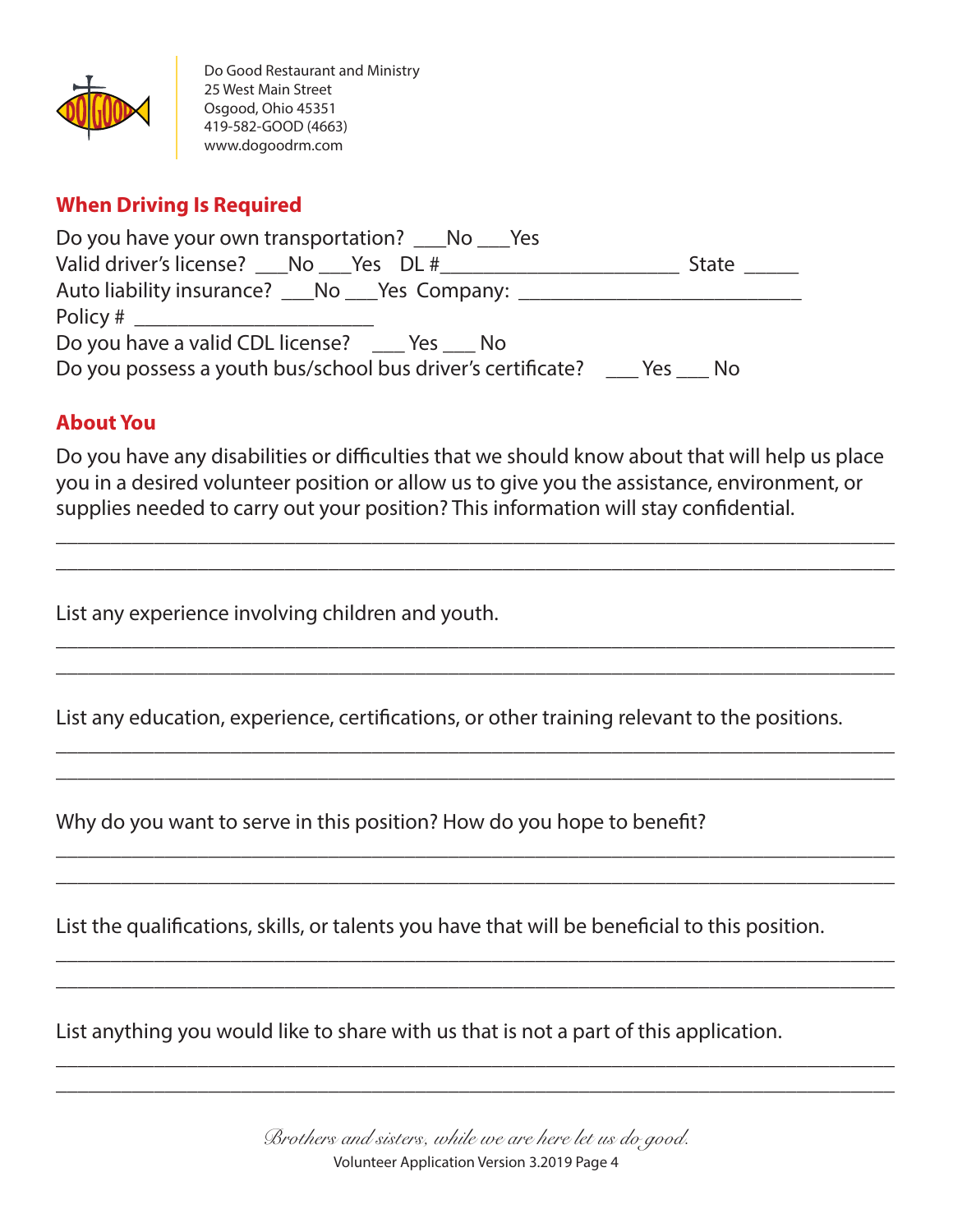

### **Criminal History**

Do not include civil, closed, or expunged proceedings.

- Have you ever been convicted of a criminal offense or plead guilty to a crime, either a misdemeanor or a felony? No Yes
- Do you currently have any criminal actions pending in which you are the Defendant? \_\_\_No \_\_\_Yes
- Are you currently on probation or parole? No Yes
- If you answered "Yes" to any of the above questions, please explain the nature of the offense and provide the date of the offense, and the county and state in which it occurred.

\_\_\_\_\_\_\_\_\_\_\_\_\_\_\_\_\_\_\_\_\_\_\_\_\_\_\_\_\_\_\_\_\_\_\_\_\_\_\_\_\_\_\_\_\_\_\_\_\_\_\_\_\_\_\_\_\_\_\_\_\_\_\_\_\_\_\_\_\_\_\_\_\_\_ \_\_\_\_\_\_\_\_\_\_\_\_\_\_\_\_\_\_\_\_\_\_\_\_\_\_\_\_\_\_\_\_\_\_\_\_\_\_\_\_\_\_\_\_\_\_\_\_\_\_\_\_\_\_\_\_\_\_\_\_\_\_\_\_\_\_\_\_\_\_\_\_\_\_

• Other than the above, is there any fact or circumstance involving you or your background that would call into question your being entrusted with the supervision, guidance, and care of children and youth? \_\_\_No \_\_\_Yes If yes, please provide details.

\_\_\_\_\_\_\_\_\_\_\_\_\_\_\_\_\_\_\_\_\_\_\_\_\_\_\_\_\_\_\_\_\_\_\_\_\_\_\_\_\_\_\_\_\_\_\_\_\_\_\_\_\_\_\_\_\_\_\_\_\_\_\_\_\_\_\_\_\_\_\_\_\_\_ \_\_\_\_\_\_\_\_\_\_\_\_\_\_\_\_\_\_\_\_\_\_\_\_\_\_\_\_\_\_\_\_\_\_\_\_\_\_\_\_\_\_\_\_\_\_\_\_\_\_\_\_\_\_\_\_\_\_\_\_\_\_\_\_\_\_\_\_\_\_\_\_\_\_

#### **Our Policy**

This application does not discriminate in securing volunteers on the basis of race, color, religious creed, national origin, sex, or ancestry; or on the basis of age against persons whose age is over 40 or on the basis of handicap or disability and any other characteristic required by law. No question on this form is intended to secure information to be used for such discrimination.

Volunteers may not put themselves in a position in which they are alone with a single child and cannot be observed by others. Allegations or suspicions of child abuse are taken seriously and are reported to police and/or state agencies for investigation.

There will be a background check to ensure the safety and well-being of our employees, volunteers, and customers.

All information is kept confidential and secure. Thank you for completing this application form and for your interest in volunteering with us.